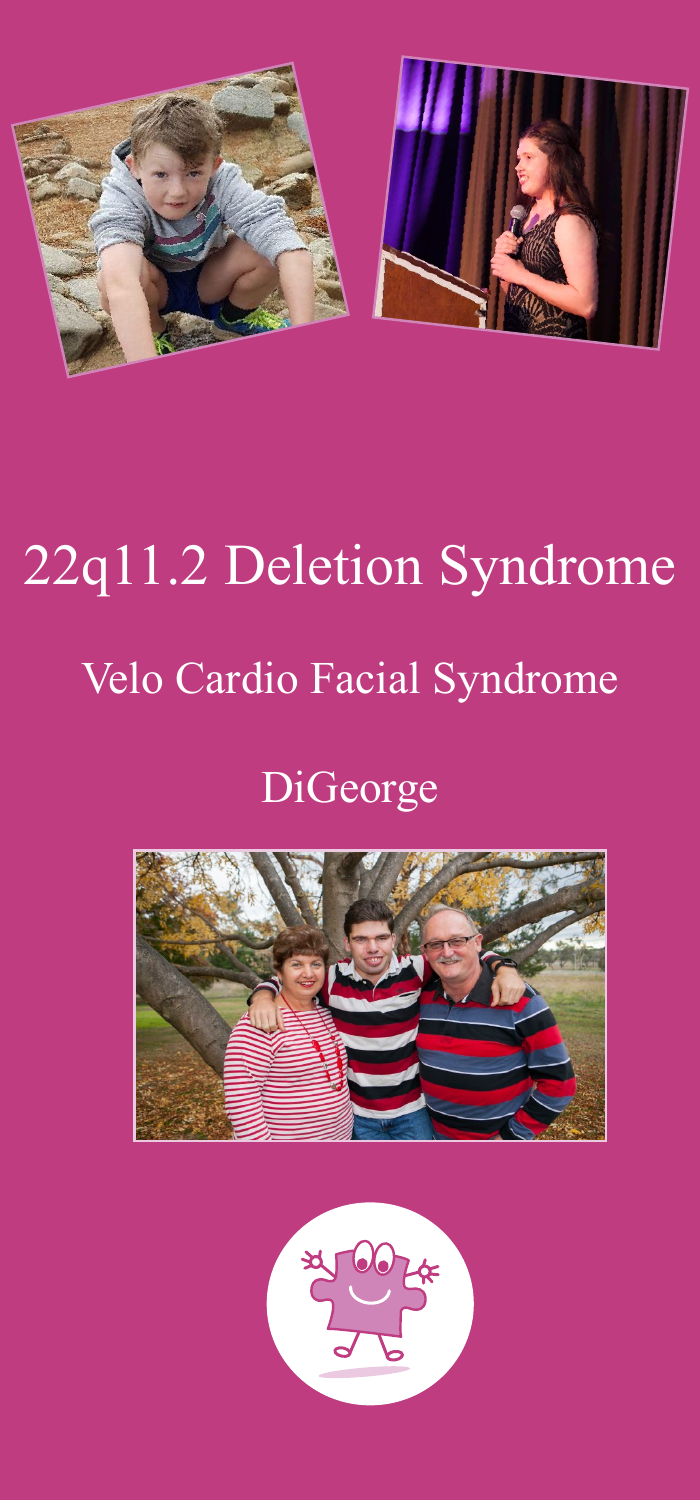# What is 22q11.2 Deletion Syndrome (Velo Cardio Facial Syndrome - VCFS)?

22q11.2 Deletion Syndrome (22q) or Velo Cardio Facial Syndrome (VCFS) is a genetic syndrome caused by a deletion of a small segment of the long arm of chromosome 22 (hence the name 22q11.2 Deletion Syndrome). It is suspected to be the second most common genetic disorder and occurs in approximately 1 in 2,000 births.

Getting a new diagnosis can be daunting, with a maze of information and medical professionals to navigate. We are here to offer information, education and awareness about 22q11.2 Deletion Syndrome.

22q has more than 180 physical and behavioural phenotypic features reported and can affect every body system.

22q is known by many different names, including Velo Cardio Facial Syndrome, Di George Syndrome or Sequence, 22q11 Deletion Syndrome, Shprintzen Syndrome, Conotruncal Anomalies Face Syndrome and Sedlackova Syndrome.

Most cases of 22q arise due to the deletion occurring for no apparent reason (de novo). This means no previous family member was affected. Other cases occur due to the deletion being passed on by a parent with the deletion; this is called autosomal dominant inheritance.

### How is this 22q detected?



Genetic testing to confirm the 22q11.2 deletion is usually done from a simple blood sample sent to a clinical lab. The recommended test today involves methods that are more sophisticated than the previously used fluorescence in situ hybridization (FISH) as the new tests also can tell the size of the deletion or duplication. These include "genome-

wide" method such as comparative genomic hybridization (CGH), a SNP microarray (e.g., CGA) or MLPA test. Again, targeted FISH studies can miss some smaller "nested" 22q11.2 deletions/duplications that the more sophisticated methods will detect. A standard cytogenetic test (karyotype) is only very rarely able to detect the 22q11.2 deletion in about 25% of cases and is therefore not a recommended method for detecting 22q11.2DS.

#### When should 22q11.2DS be suspected?

More than 180 anomalies have been reported in people with 22q11.2DS, but expression of the syndrome is highly variable from person to person and no individual has all of the anomalies. Also, some anomalies are readily apparent and may be recognized at birth while others are subtle and may go unnoticed until much later.

Still others are developmental and do not present until later on, such as learning disabilities. This explains why a diagnosis of 22q11.2 is sometimes made during the first few days of life, and other times, not until much later.

Also, there is great variability in the severity with which characteristics may appear and in the degree to which they cause difficulty. Each of these characteristics occur in isolation of each other and also can occur in other syndromes. It is when two or more of them occur together that a possible diagnosis of 22q11.2DS should be considered.

#### Facial Features

Although severe manifestations of the syndrome result in abnormal facial features, the large majority of individuals with 22q11.2DS are not at all unusual (dysmorphic) looking.

Individual facial features of 22q11.2DS represent minor anomalies or variants of normal that occur frequently in the general population so that they are not particularly distinctive.

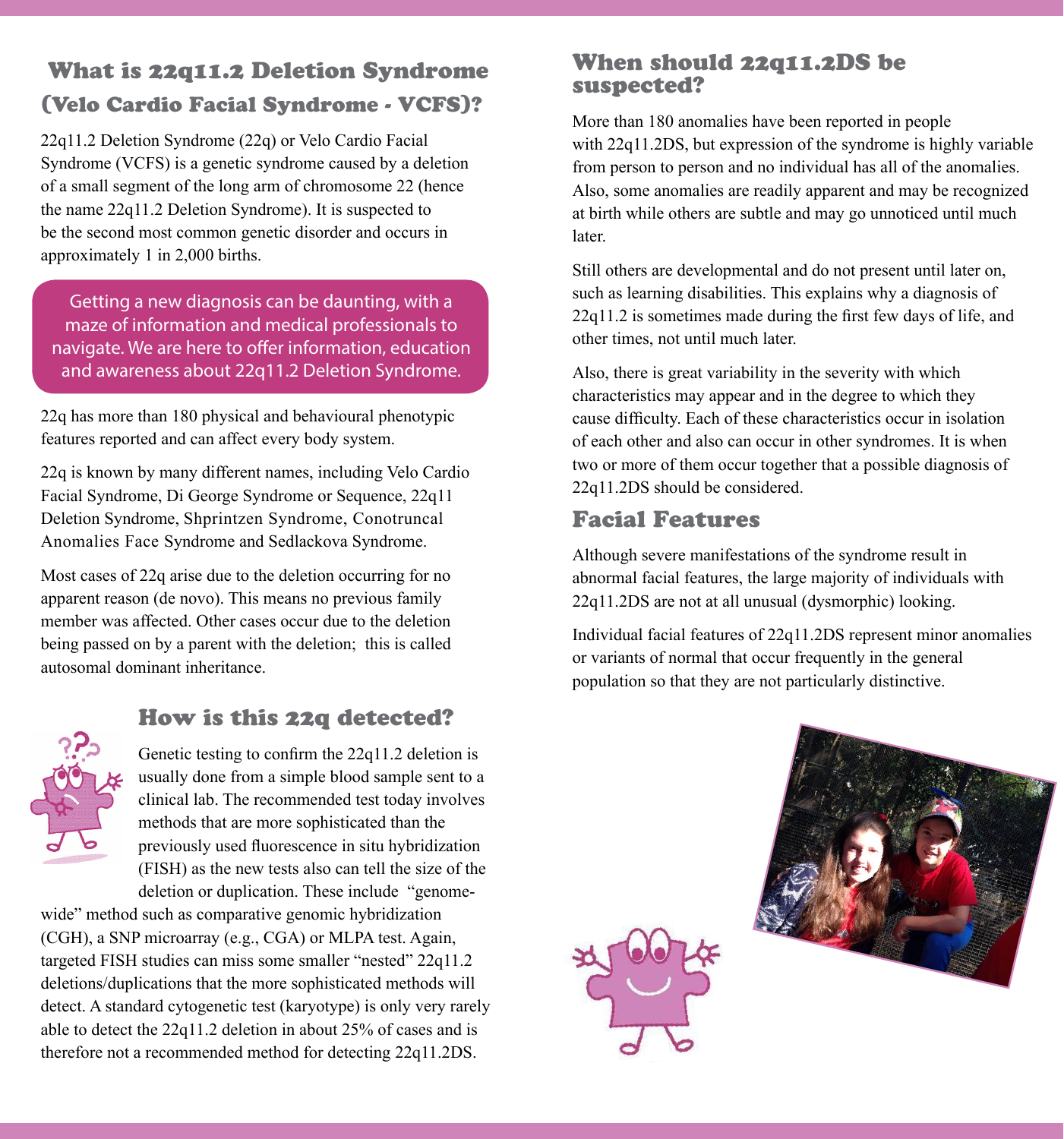#### Infancy

- Congenital heart disease
- Palatal abnormalities
- Feeding difficulties
- Immunodeficiency
- Hypoparathyroidism
- Renal anomalies
- Growth hormone deficiency
- Hernias
- Hypocalcaemia

#### Childhood

- Ear infections (otitis media)
- Developmental difficulties
- Speech & language difficulties
- Velo pharyngeal insufficiency
- Behavioural difficulties
- Leg pains
- Constipation
- Dental problems
- Vision problems
- Autoimmune disorders

#### Adolesence/ Adulthood

- Characteristic facial features
- Behavioural issues
- Ongoing medical issues
- Psychiatric issues

# Who Should I contact if I suspect 22q

You can ask your General Practitioner (GP) or Paediatrician to refer you to a geneticist. They can perform a complete evaluation, discuss the testing and arrange for a genetic testing to be conducted.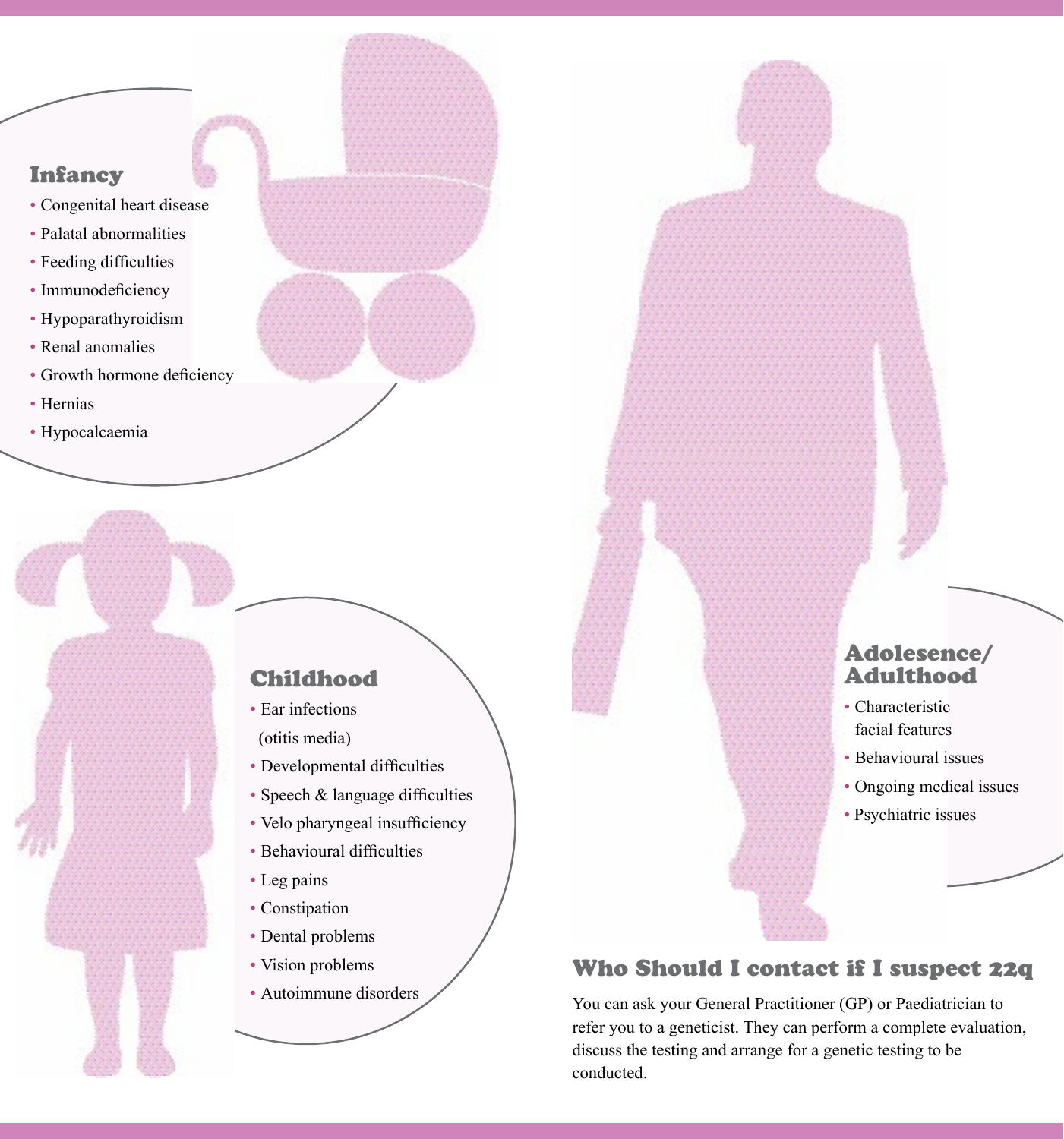

MALE BORN 2000

#### **INFANCY**

Congenital heart disease

Soft palate cleft

Low set cupped ears

Overriding toes

Hernia

Weak cry

#### CHILDHOOD

Speech delay

Learning problems

Frequent ear infections

#### AGE OF DIAGNOSIS

2 weeks old



#### FEMALE BORN 1999

#### INFANCY

Poor feeder Weak cry Low birth weight No facial expression Rarely smiled Lack of babbling

#### CHILDHOOD

Hearing impairment

Immune deficiency

Speech delay (grunting)

Velo pharyngeal insufficiency

Chronic ear infections

Hoarse voice

Visual impairment

Learning disability IQ <71

Constipation

# AGE OF DIAGNOSIS

4 years old



MALE BORN 2004

#### INFANCY

Twin Low birth weight Poor feeder Failure to thrive Silent cry Delayed milestones Walked at 3

# CHILDHOOD

Diagnosed with Autism

No speech until 4 years

Poor feeder and on oral supplements

Chronic ear and chest infections

Reflux

Behavioural issues

#### AGE OF DIAGNOSIS

3 years old







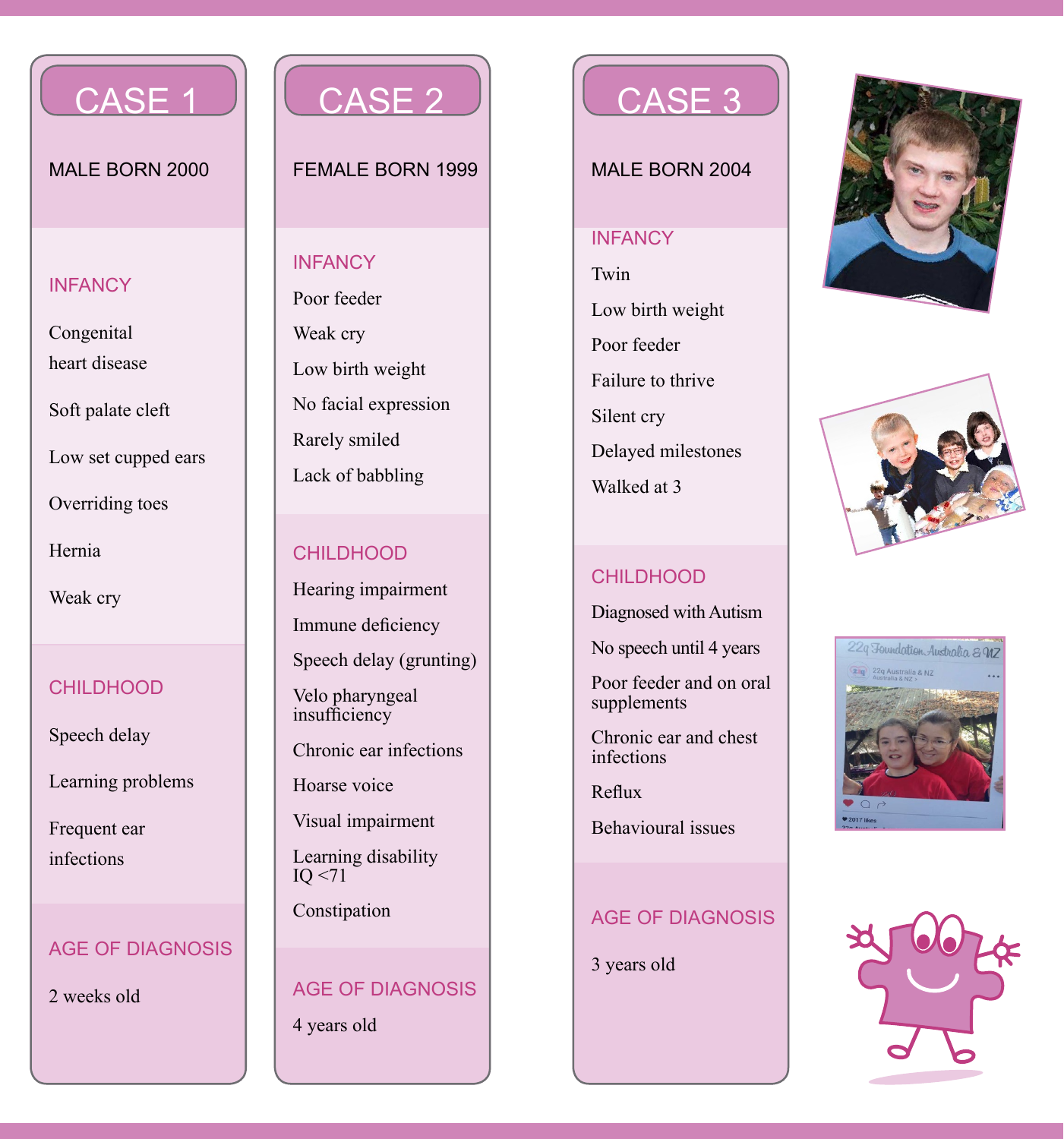#### Treating 22q11.2DS

There is no cure for 22q11.2, however, there are ways to treat many of the issues associated with the syndrome. It is very important to understand that each person's treatment should be done on a case by case basis as not all people respond to the same treatments or therapies. Some treatments are even syndrome specific. Palate, speech, immune system and attention issues are some areas in which treatment may differ.

A thorough evaluation of the individual with 22q11.2DS should be made to determine the best treatment. This includes evaluation by specialists relevant to the needs of the individual. Your Paediatrician or GP can co-ordinate your treatment and care plan.

#### LEARNING AND EDUCATION

Some form of developmental delay is present in over 95% of individuals with 22q11.2DS. Not all 22q individuals will be delayed to the same degree. Some fall into the borderline/mild category while others fall into the severe category. A developmental delay is present when your child has delayed achievement of one or more of their milestones. Milestones are a set of functional skills or age specific tasks that emerge over time, forming the building blocks for growth and continued learning. Your Paediatrician should screen for delays at your child's checkups.

Parents are usually the first ones to think that there is a problem with their child's motor, social, and/or speech and language development, and this parental concern should be enough to initiate further evaluation. However even if you do not think your child is developmentally delayed, regular assessment by a physiotherapist, occupational therapist and speech therapist are recommended for all children with 22q due to the high incidence of developmental delay associated with this syndrome. Inclusion in early intervention programs has shown to have large benefits for 22q children and reports from the above therapists will be necessary when applying for a position in such a program.

Many children with 22q have specific learning disabilities. Maths and abstract reasoning are typically most difficult. It may be helpful to place children in classes with fewer students within a program that can offer individualised instruction in areas of difficulty. Students' needs change over time as the curriculum becomes more complex and abstract. Parents should consult their local area health service or department of education to obtain a list of available services.

#### SPEECH AND LANGUAGE

Speech and language impairment is one of the most common clinical features in 22q11.2DS. The most common speech and language issues are: hypernasality, expressive language delays, articulation problems, auditory processing deficits, problem solving difficulties, reasoning difficulties, word finding problems, difficulty understanding idioms or words with multiple meanings and problems following multiple directions.

Hypernasality occurs when air escapes through the nose during the production of speech sounds resulting in reduced intelligibility. This is a common characteristic in the speech and language profile because 69% of children have palatal abnormalities. If the structure of the soft palate is such that it does not stop the flow of air from going up the nasal cavity, it will cause hypernasal speech. This phenomenon is referred to as velo pharyngeal insufficiency (VPI). Hearing loss can also contribute to increased hypernasality because children with hearing impairment can have difficulty self monitoring their speech.

Difficulties acquiring vocabulary and formulating spoken language (expressive language deficits) at the onset of language development are also common. Receptive language, which is the ability to comprehend, retain, or process spoken language, can also be impaired although not usually with the same severity as expressive language impairments. Articulation errors are commonly present in children with VCFS. These errors include a limited phonetic (speech sound) inventory and the use of compensatory articulation strategies resulting in reduced intelligibility.

#### EDUCATION AND SCHOOLING

Problems with education and schooling are one of the most common areas that parents worry about. It is essential that education be addressed from a very early stage, even before any problems are noted. Some children are able to go to mainstream schools with learning support while others may need a more nurturing environment. Making this decision can be difficult. Ask your child's therapists and preschool teachers their opinion on your child's development and coping skills. This may help you decide where your child would be best placed.

Telling the school about your child's diagnosis is recommended. This way the school can monitor your child's progress and apply for funding grants to get extra services to help in areas your child has difficulties with.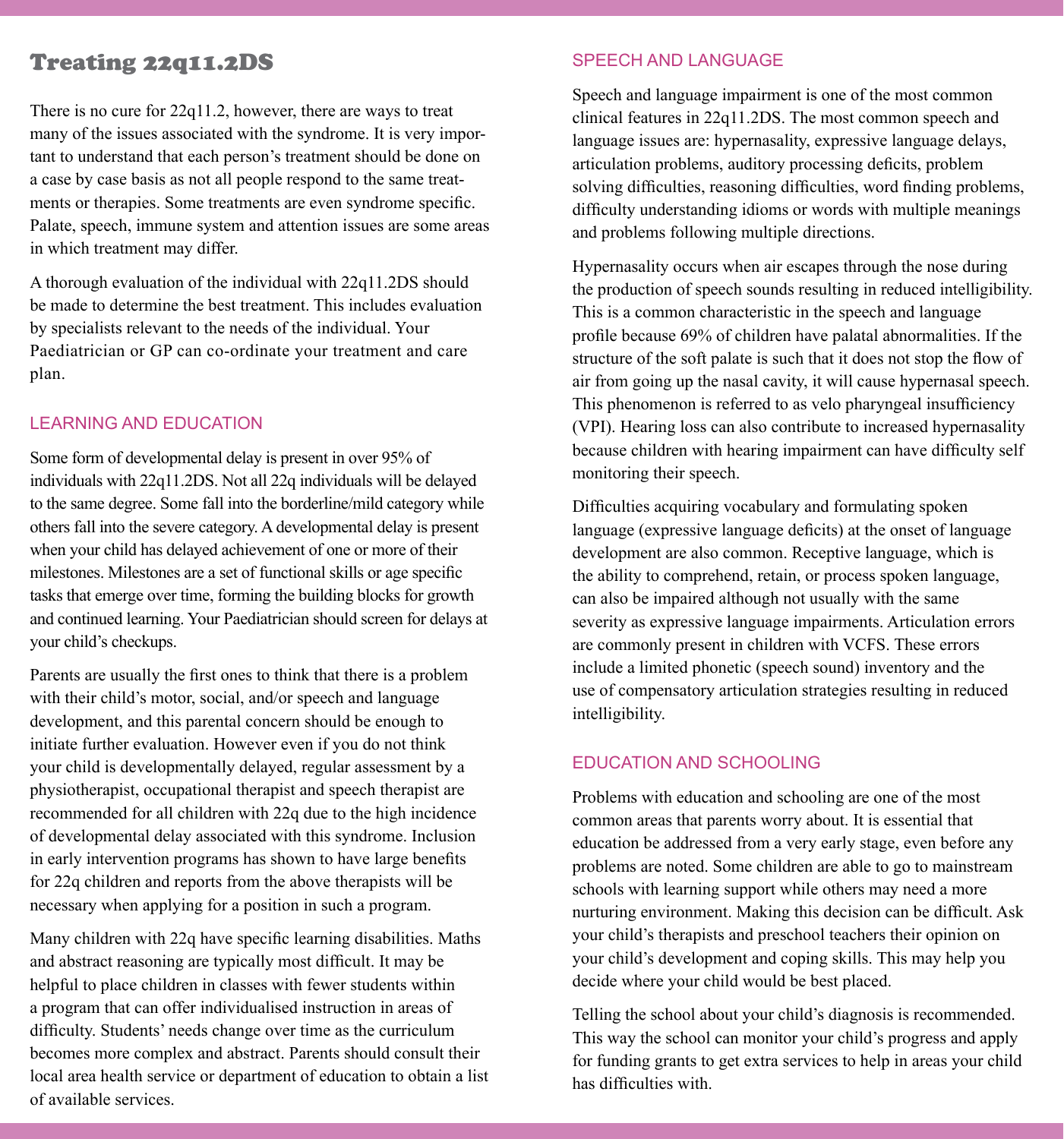Monitoring your child's progress from an early age and giving them intervention as soon as a problem starts to surface has been shown to give a child the best start possible.

#### MENTAL HEALTH ISSUES

A number of young adults with 22q11.2DS have been found to suffer from mental health problems. Published psychiatric studies have presented some conflicting information, but it is safe to say that the majority of individuals with 22q11.2DS have some behavioural disorders which often begin after puberty when hormonal changes occur in the body. In most of these cases, the manifestations are not very severe and often do not require medical management. The frequency of severe psychiatric problems such as schizophrenia and bipolar disorder is fairly low, (reported under 20%), but the exact figure is not known. Part of the problem in psychiatric investigations is that the severity of psychiatric illness varies with age, typically becoming more apparent in adult life. However, not enough adults with 22q11.2DS have been studied to know the exact extent and severity of mental illness in this population, however this is changing.

#### SOCIAL IMPLICATIONS

22q affects the entire family and not just the affected individual. Mothers, fathers, siblings and extended family can all react differently to the diagnosis and it is important that all family members find the support they need. For some, reading about 22q and finding out as much information about the syndrome as possible can help, while others may want to know the bare minimum. Everyone copes differently and accepting this and giving each other time is important when a diagnosis is confirmed.

The 22q Foundation Australia & New Zealand has a wealth of information and we welcome you to contact us any time or visit the website www.22q.org.au.

#### **Glossary**

Autoimmune: An autoimmune disorder occurs when a person's immune system mistakenly attacks their own body tissues.

Congenital: Present from birth.

Echocardiogram: An ultrasound of the heart. It involves placing a small scanner on the chest wall, to take images of the heart. It is noninvasive and gives useful information not only about the structure of the heart but also the blood flow within it.

Electrocardiogram (ECG): Is a recording of the electrical activity of the heart. Numerous electrodes are attached to the chest wall to detect the hearts rate and rhythm.

Fluorescence In Situ Hybridisation (FISH): A test used to detect chromosomal abnormalities in cells.

Hereditary: A hereditary trait is that which can be transferred from parents to offspring. Therefore, a hereditary disease refers to a disease which can be passed on from one generation to another (i.e. it is inherited).

Hypocalcaemia: Abnormally low level of calcium in the blood; associated with hypoparathyroidism or kidney malfunction or vitamin D deficiency.

Hypoparathyroidism: Is a condition that develops when the parathyroid glands are unable to produce enough of a specific hormone that is needed to maintain the balance of calcium in the body.

Immune System: The immune system is responsible for the protection of the body against infection. It is divided into two parts: the innate immune system and the acquired immune system.

Immunodeficiency: A defect in the functioning of the immune system which renders the body more susceptible to illness.

Learning disability: A condition that either prevents or significantly hinders somebody from learning basic skills or information at the same rate as most people of the same age.

Murmur: Murmurs refer to abnormal heart sounds. Some murmurs are innocent while others may indicate a problem with the heart. An echocardiogram is performed to determine the type of murmur.

Paediatrics: Paediatrics is the branch of medicine that deals with diagnosis, treatment, and prevention of diseases in children.

Palate: The structure that forms the roof of the mouth. It consists of the anterior hard palate and the posterior soft palate.

Velo Pharyngeal Insufficiency: Is the improper closing of the Velopharyngeal sphincter (soft palate muscle) during speech characterised by an acute nasal quality of the voice.